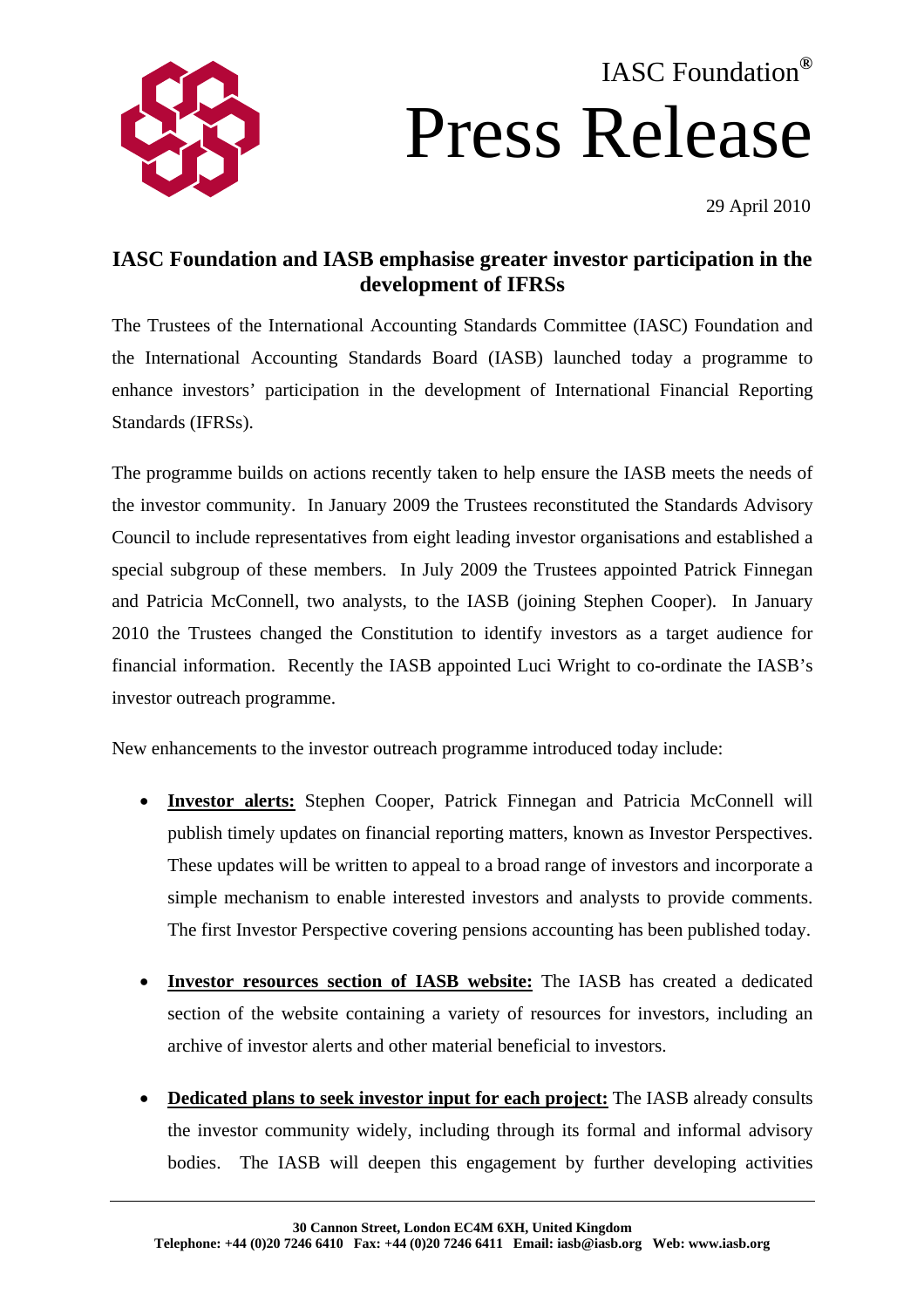focused on investors as part of its project communications plans. For example, the IASB staff have recently published on the IASB website a questionnaire seeking investors' views on proposals for the impairment of financial assets. As the IASB pursues its convergence work, the IASB will co-ordinate its project outreach with the US Financial Accounting Standards Board (FASB).

Commenting on the programme, Scott Evans (a Trustee of the IASC Foundation and President & CEO of TIAA-CREF Investment Management LLC and Executive Vice President of Asset Management for TIAA-CREF) said:

Investors are widely regarded as the pre-eminent users of financial statements. As someone who has spent his life making investment decisions, I have become concerned that the investor community has had an insufficient role in the standardsetting process.

Since joining the Trustees last year, I have been impressed by the commitment of the Trustees and the IASB to do whatever they can to encourage greater investor participation at all levels of the IFRS standard-setting process. This programme represents an important step in the right direction.

Sir David Tweedie, Chairman of the IASB, said:

The IASB is committed to serving the investor community and the other stakeholders in the standard-setting process. We benefit greatly when we obtain investor input at every stage of the process. The establishment of this programme demonstrates our commitment to working closely with investors and others in developing high quality financial reporting standards.

The investor section of the IASB website can be found via <http://go.iasb.org/investors>.

### **END**

#### **Press enquiries:**

Mark Byatt, Director of Corporate Communications, IASB, telephone:  $+44$  (0)20 7246 6472, email: [mbyatt@iasb.org](mailto:mbyatt@iasb.org)

Sonja Horn, Communications Manager, IASB, telephone:  $+44$  (0)20 7246 6463, email: shorn@iasb.org